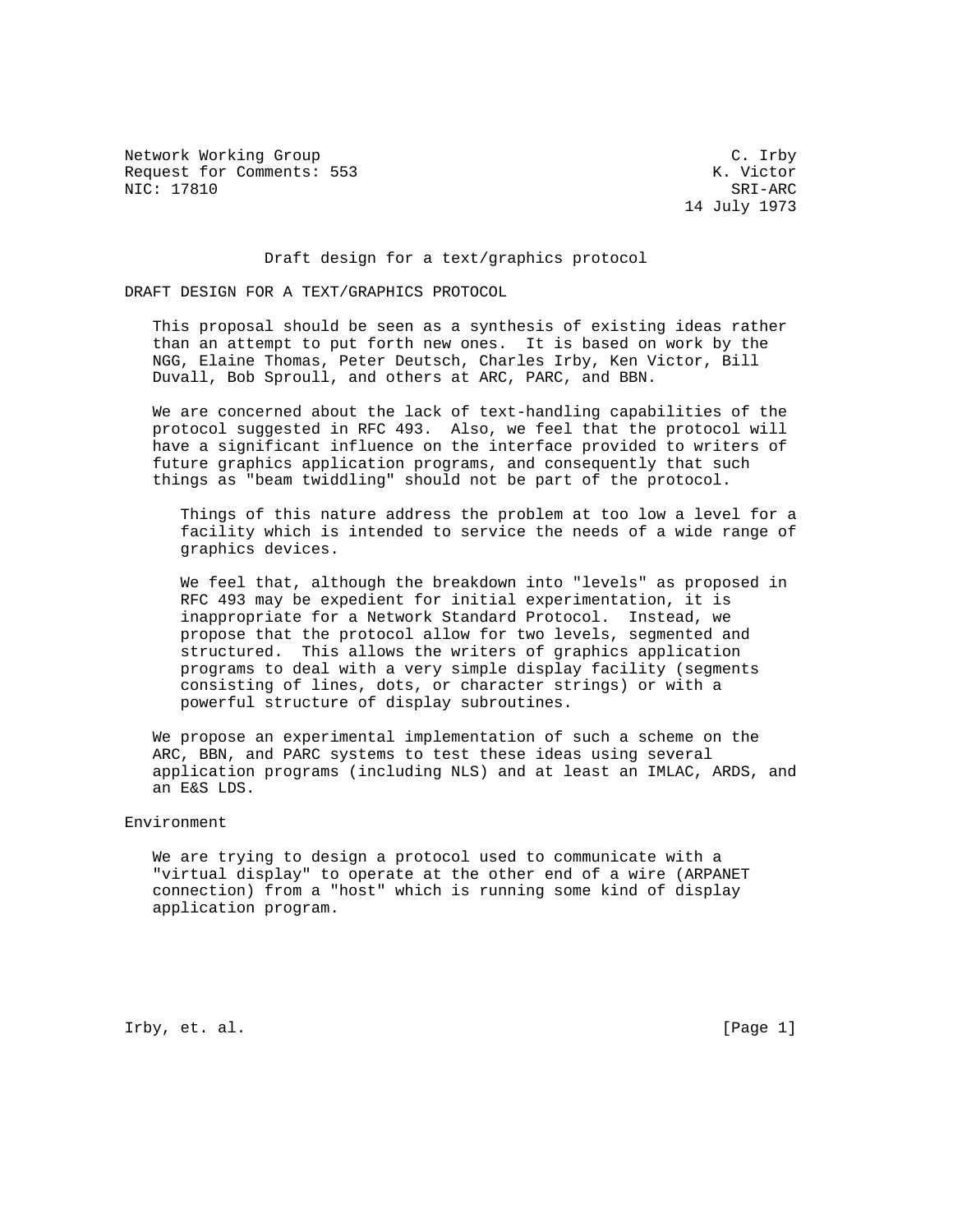We will adopt the terminology that the human user, sitting at the display, is the "user" and the application program is the "server".

 We wish to stress the fact that within a single application, a single terminal should be useable both as an "interactive graphics" terminal AND as an "interactive control" terminal. Thus, the graphics protocol must allow for teletype-like operations.

 The need for two sets of connections for running graphics programs over the Net (according to our understanding) is centered about the issue of handling (being able to recover gracefully from) berserk programs (and perhaps achieving greater bandwidth through the net).

 We recognize this problem but also think one should be able to run graphics programs using only one set of telnet connections. Also, it seems obvious that even though one is running a graphics program, one must expect to be able to handle "unescorted" characters (not embedded in a command or response message) being sent to his terminal.

 Consequently, we are proposing that the graphics protocol be implemented within telnet using 8-bit BEGIN-GRAPHICS-COMMAND and END-GRAPHICS-COMMAND characters or the 8-bit transparent mode of the new telnet. This means that one will be able to run graphics programs with one, two, or more sets of telnet connections.

 We also strongly propose that any site which is interested in supporting display terminals for use in network graphics would be prudent to implement local control over the display (such as IGNORE- GRAPHICS-COMMANDS, RESET-TO-TTY-MODE commands from the user to the using host). Failure to take such precautions may very well lead to burned out tubes!

# Basic concepts

The model

 The model we are adopting consists of an application program manipulating a (remote) display file. This file may be "segmented" or "structured", in which case it may be manipulated independently from the display itself.

 For structured display files an "update display" command causes the display file to get mapped onto the display in whatever fashion is appropriate for the display.

Irby, et. al. [Page 2]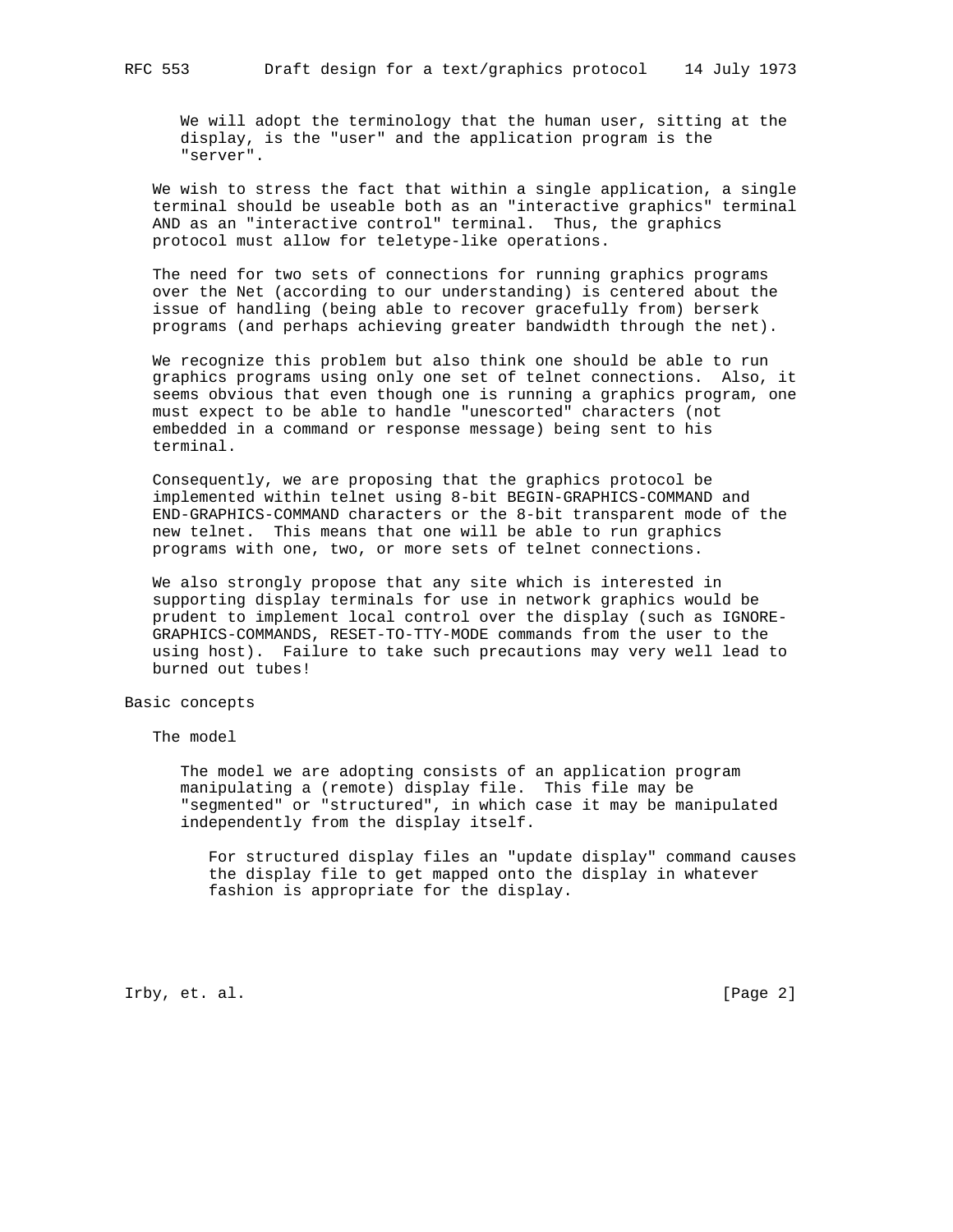Part of this protocol deals with commands issued to the (remote) display file editor. This editor creates and changes the display file at the user host.

Structured Display Files

 A structured display file consists of named subpictures, each containing any number of named units. There are two types of units, primitive units and call units. The effect of a unit is independent of its name or creation within the subpicture.

 Primitive units contain drawing instructions and associated coordinates that may generate visible information on the display screen. Drawing instructions and coordinates can occur only in primitive units.

 Call units give the display structure a subroutine capability. A call unit invokes the display of another subpicture. In other words, a call unit allows one subpicture to contain instances of other subpictures. As well as providing for subroutine-style control transfer, call units can be used to establish display parameters and maintain parameter transparency. For example, a call unit can be used to call a subpicture with a translation and relative intensity setting. On return from the called subpicture, these parameters are restored to their original values.

 A subpicture is an ordered list of units which can be any mixture of primitive and call units. Each subpicture begins with a header and terminates with the subpicture end unit. The subpicture end unit is a single unique unit in a display structure linked to the end of each subpicture.

 In order to understand how control passes through a structure, one can think of the display elements as follows: subpictures are subroutines and units are linked blocks of in-line code. When all of the units contained in a subpicture have been executed, the subpicture end unit returns control to wherever the subpicture was called from. A primitive unit contains display code and transfer to the next unit. A call unit contains a subroutine call to a subpicture and a transfer to the next unit in line.

Irby, et. al. [Page 3]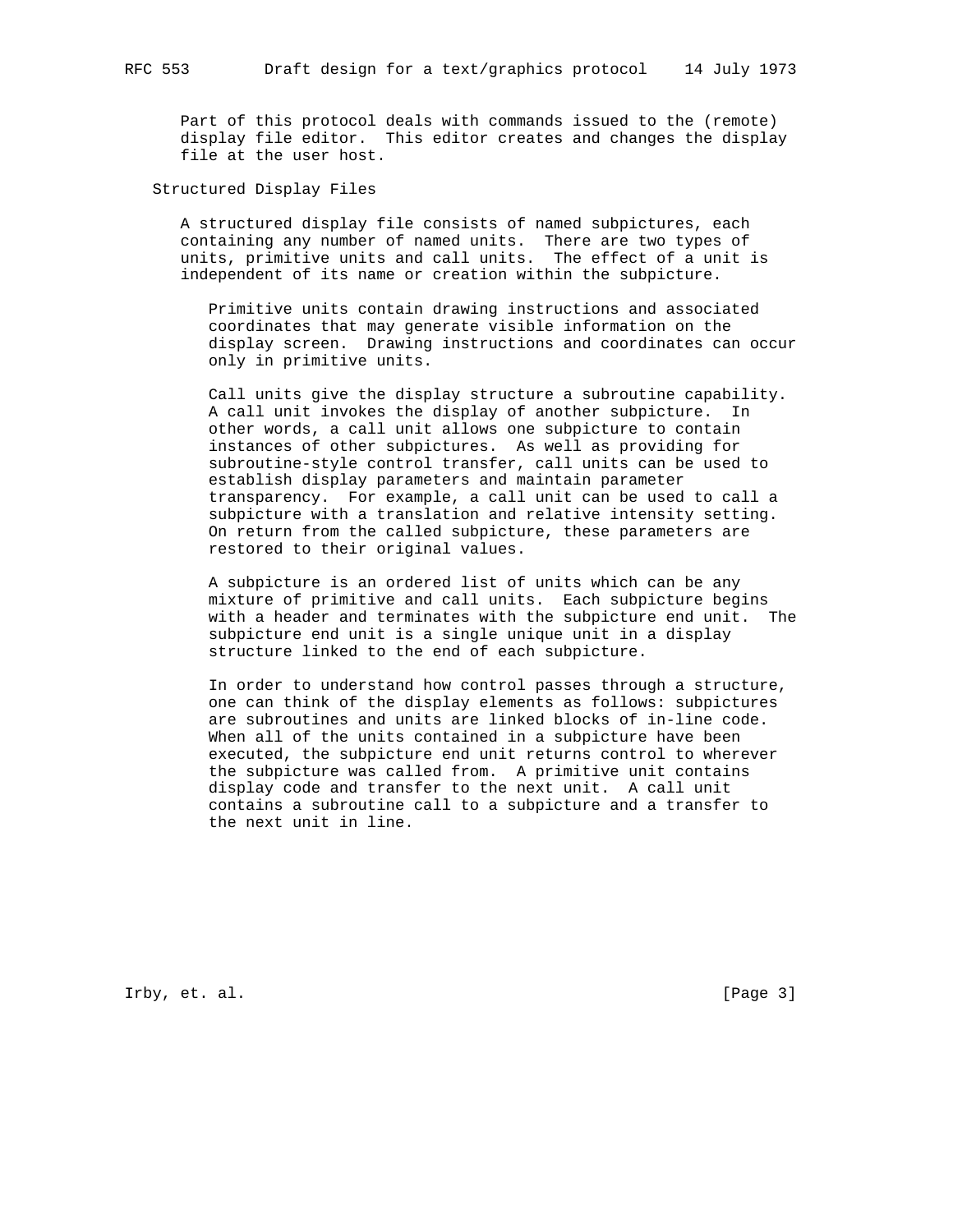# Segmented Display Files

 A segmented display file consists of named segments, each containing any number of primitive units. The only operations available for segmented display file is to add new, delete old, or replace old segments (updating the actual display happens automatically). The effect of a unit is independent of its name or creation order within the subpicture.

### Hosts

 Since a given terminal may be under partial control of several different hosts, all further discussion of names, coordinates, display files, etc. should be taken as relative to each individual host.

 That is, each host believes it has a display file, naming, and coordinate space and a set of state parameters entirely under its control; its only evidence of resource sharing is that the terminal may appear to be of different sizes at different times.

 (We feel that in principle it should be processes within hosts, rather than hosts, that enjoy these properties, but it does not seem feasible to construct a process identification scheme that all hosts will find acceptable.)

#### Subpictures

A subpicture has a name and zero or more units.

 Subpicture names are arbitrary, globally unique, fixed-length identifiers (subpicture names are chosen by the host).

 Each unit (displayable component) has a name, which is local to the subpicture.

 A unit may be a "primitive unit", such as a string or a vector, or a "call unit", which implies displaying a (possibly transformed) copy of another subpicture.

 The display data are organized into a re-entrant tree (acyclic graph) by the call units.

A unit may be "visible" or "invisible".

Irby, et. al. [Page 4]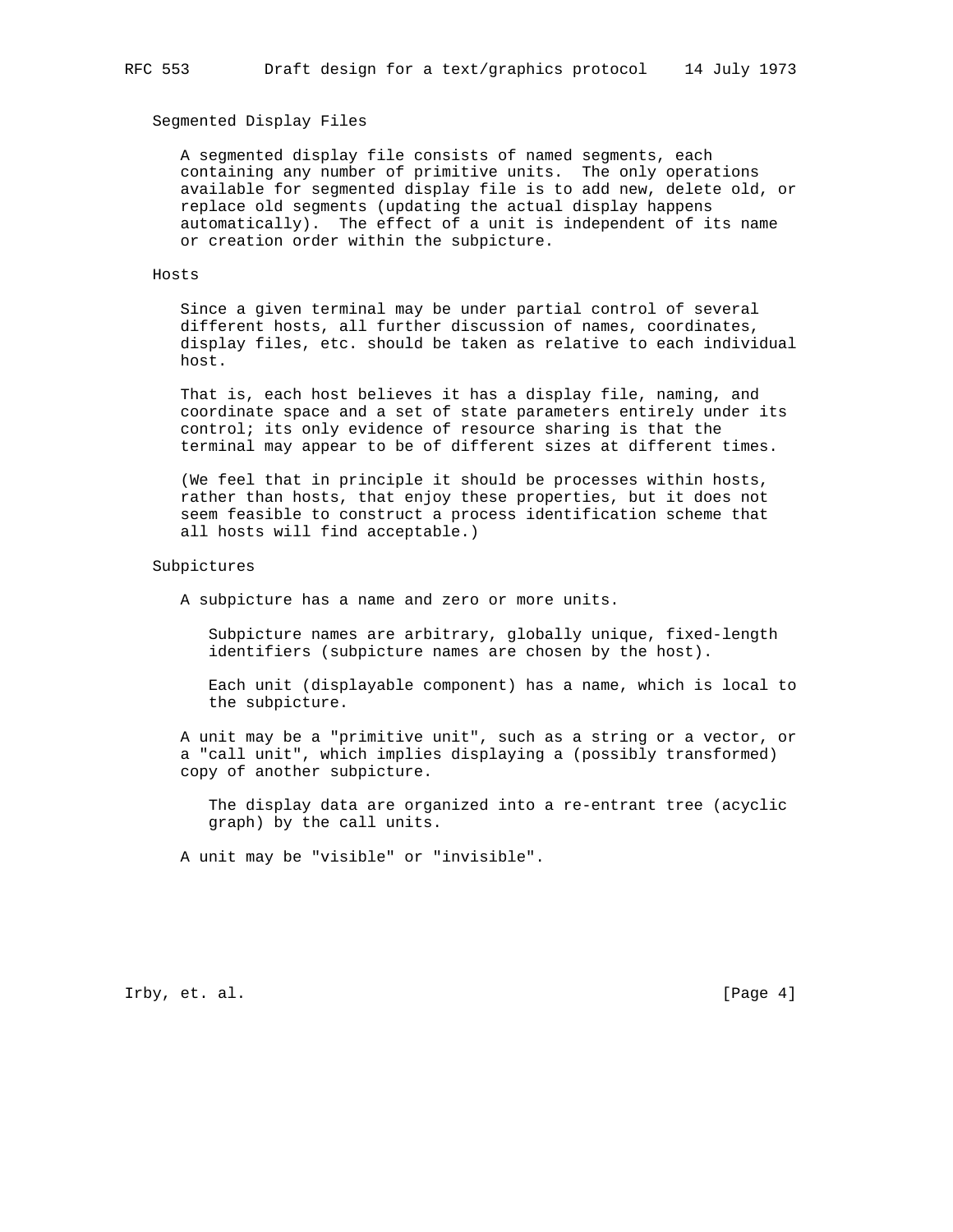A particular instance of a subpicture (the result of a call unit) appears on the screen precisely if it and all subpictures on the logical path to it from the root of the tree are "visible".

### Primitive units

Strings

 A string is a horizontal line of characters with its own mode and X,Y origin relative to the origin of the subpicture.

Note: intensity is always relative.

 Font and mode (e.g. blinking) information logically accompanies each character. This is accomplished by means of embedded mode and font specification characters and a "restore original string mode and font" character.

 Note: Mode modifiers are non-displayable characters and do not take up character positions on the screen.

 Determining the space occupied on the screen by a string requires knowledge of the font(s) being used; this is a separate question which is dealt with later.

### TTY units

 A tty unit is a rectangle that consists of a number of lines. Within this unit the display acts as if it were an alpha-numeric display, e.g.,

 characters which would write beyond the right hand margin of the rectangle cause an automatic line folding to take place

 ascii control characters CarriageReturn, LineFeed, FormFeed, and BackSpaceCharacter, (HorizontalTab and VerticalTab?), are interpreted appropriately

 other control characters are displayed in a terminal specific manner, e.g. ^F, <^F>, etc.

 display of the characters in the range 200-377 is left unspecified at this point (truncated to 7 bits?, alternate fonts?, alternate modes?)

Irby, et. al. [Page 5]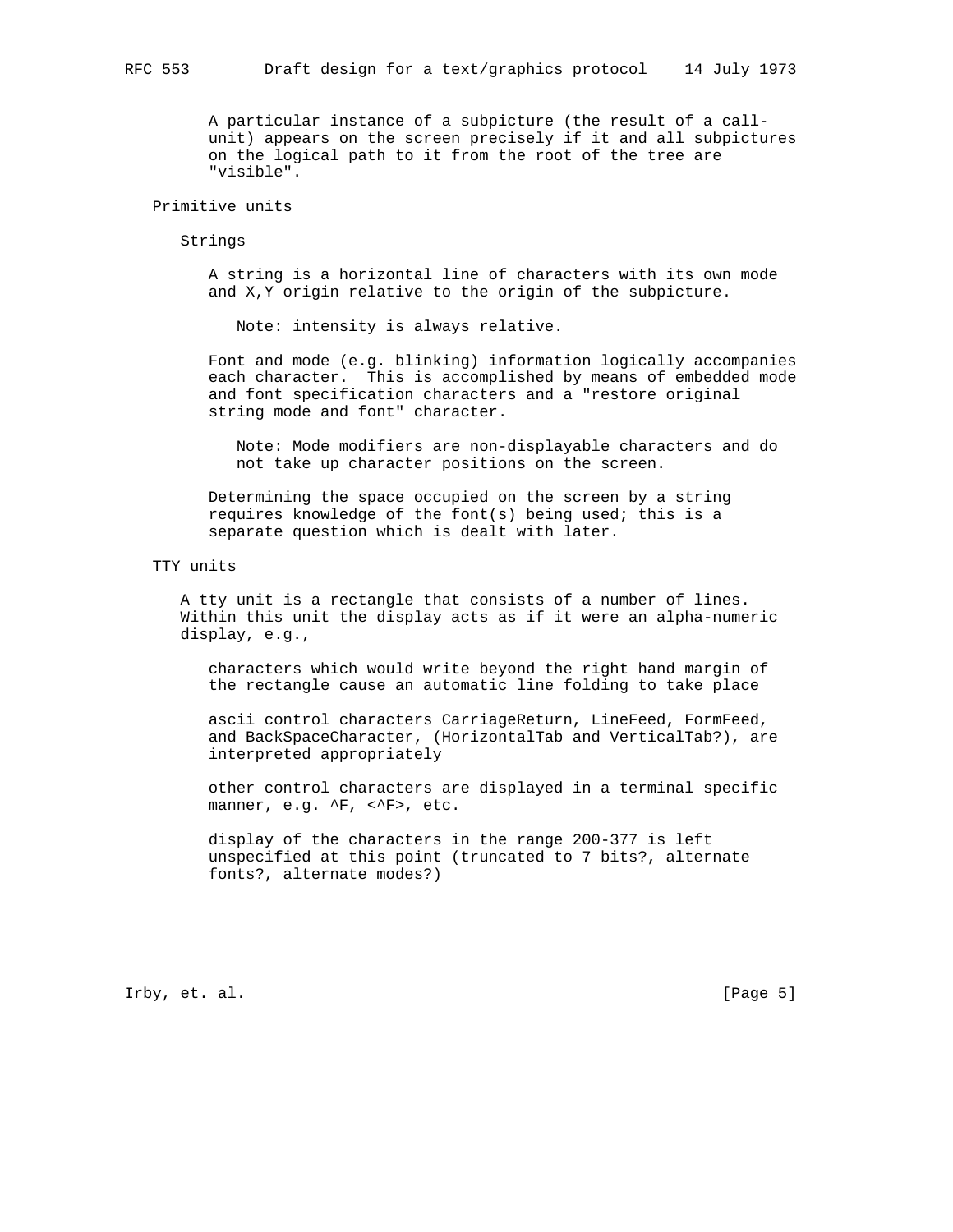It is hoped that we can agree on a standardization of some of the characters in this range to allow for such things as greek letters, common mathematical symbols, super-scripting, and sub-scripting.

 linefolding that would cause characters to be written below the rectangle (whether performed automatically or by a LineFeed character, etc.) cause the text within the unit to be scrolled upwards one line (storage tube may adopt a different scheme).

Characters are displayed in a teletype unit in one of two ways:

 Characters sent to the terminal that are not part of any command (unescorted characters) are appended to appropriate tty-units (see below --- USE-TTY-UNITS, TTY)

 By use of the APPEND-STRING-TO-UNITS command for structured display files

 The first character sent to a tty-unit appears as the first character (at the left margin) of the top line. This is necessary for a number of reasons, the most convincing of which is the behavior characteristics of storage tubes and most real alpha numeric displays.

 Successive characters appear as successive characters within the top line until either an explicit (e.g., linefeed) or implicit (line overflow) line break occurs.

 When a line break occurs, the next character appears on the second from the top line of the unit.

 This continues until the bottom line of the tty-unit is reached.

 At this point, a line break causes the lines within the unit to scroll up one line.

 Note: Storage scopes may use a different technique for scrolling.

# Dots

 A dot unit consists of an initial X0,Y0 followed by a series of points X,Y which describe a series of dots.

 Each dot unit logically carries mode information such as blinking, relative intensity, etc.

Irby, et. al. [Page 6]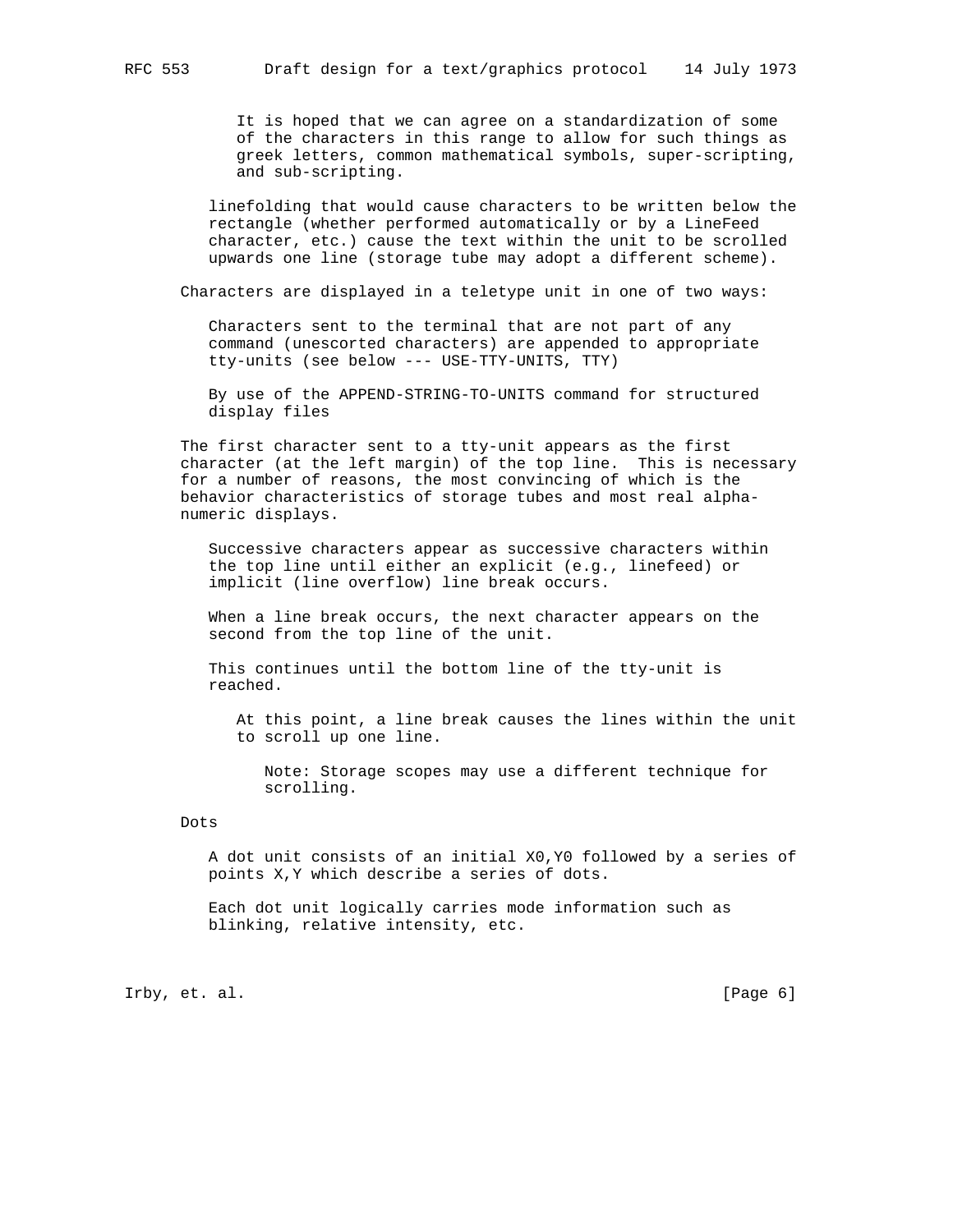Lines

 A line unit consists of an origin X0,Y0 followed by a series of points X,Y which describes a series of straight lines connected tail-to-head (i.e. a polygon).

 Each line unit logically carries mode information such as blinking, dotted vs. solid, invisible.

 Other kinds of lines, such as conic sections, may belong in the primitive set.

Special points

 This primitive unit consists of a series of points, which will be displayed joined by lines in the best available manner.

 The intent is to use Flegal's algorithms to produce a smooth curve.

Device-specific

 This primitive unit consists of any number of device specific commands. The device type may be obtained through an interrogation command.

Call units

 In addition to the name of the referenced subpicture, a call unit may include the following transformations:

 Master/instance rectangle: specifies a rectangle in the caller's space into which a specified rectangle of the callee's space is to be imaged. This provides independent scaling in each coordinate as well as translation and clipping.

 Rotation. It may be desirable to combine this with scaling using the familiar idea of homogeneous transformation.

 Intensity and color control. In principle, a call could specify intensity increments (positive or negative) for each color.

 It is assumed that best effort will be used in scaling and rotation of text. We recommend replacing it by a line when all else fails.

Irby, et. al. [Page 7]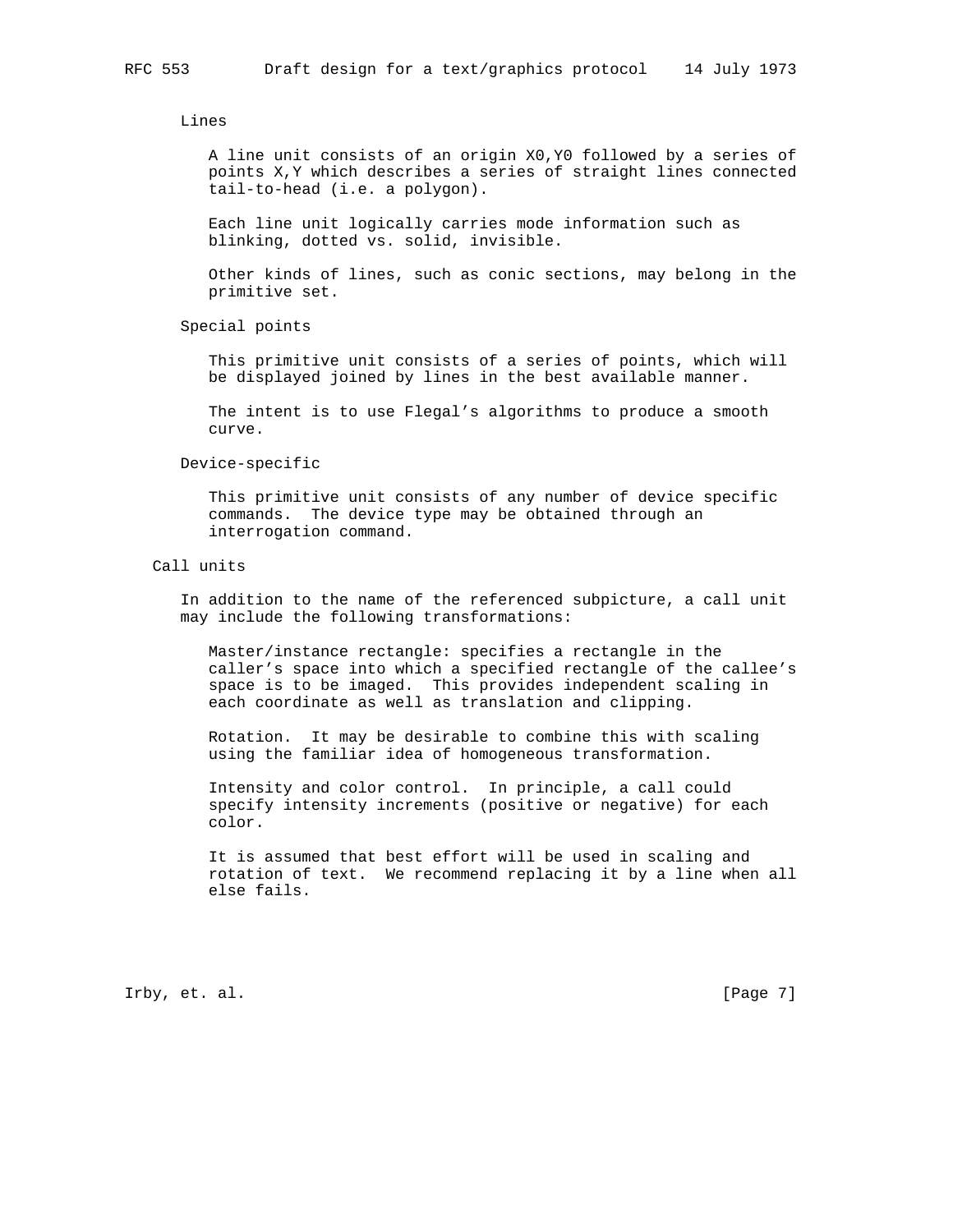Initial state

 After the initial telnet connection is established, the first graphics command issued by the applications program should be a request for either a structured display file or for a segmented display file.

 The response to this request should be whether or not the requested display file was allocated and other parameters about the virtual display, e.g. screen size, character sizes, whether or not color is available, etc.

 Before the display file is allocated, the terminal should appear as, and simulate to the best of its ability, a Network Virtual Terminal (NVT).

 Any graphic commands issued before the allocation of a display file will be ignored.

 After requesting commands and receiving a structured display file, the following structure will exist:

 There will exist a subpicture, referred to as the ICP SUBPICTURE, whose rectangular extent corresponds to the extent of the virtual display allocated to this host.

There will exist a tty-unit, referred to as the ICP TTY-UNIT, in the ICP SUBPICTURE, where rectangular extent corresponds to the extent of the virtual display allocated to this host.

 This tty-unit will consist of n lines, where n is terminal dependent and available through a query command.

 This tty-unit will be instituted for the display of unescorted characters.

There will be in effect an implicit call on the ICP SUBPICTURE.

This call is not accessible to the applications program.

The applications program causes the display of information by:

- 1) creating primitive units in the ICP SUBPICTURE
- 2) creating call units, to created subpictures, in the ICP SUBPICTURE

Irby, et. al. [Page 8]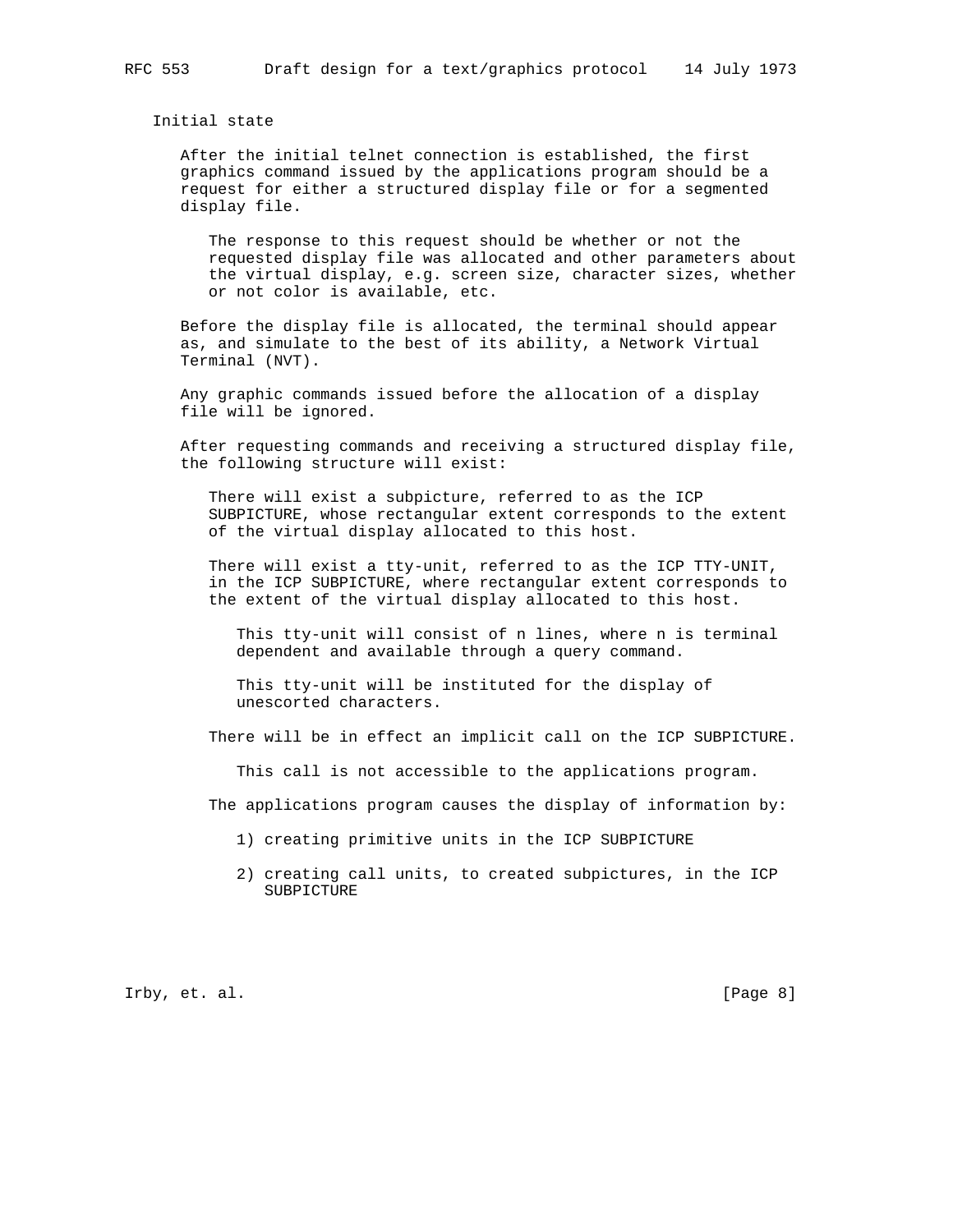3) using the TTY command to make visible/invisible the ICP TTY-UNIT (or change its location or size)

 After requesting and receiving a segmented display file, the following structure will exist:

There will exist a segment, referred to as the ICP SEGMENT.

 There will exist a tty-unit, referred to as the ICP TTY- UNIT, in the ICP SEGMENT, whose rectangular extent corresponds to the extent of the virtual display allocated to this host.

 This tty-unit will consist of n lines, where n is terminal dependent and available through a query command.

 This tty-unit will be instituted for the display unescorted characters.

The applications program causes the display of information by:

- 1) creating primitive units in the ICP SEGMENT
- 2) creating new segments
- 3) using the TTY command to make visible/invisible the ICP TTY-UNIT (or to relocate it or change its size)

Display editing primitives

General editing primitives

REQUEST-DISPLAY-FILE (file-type)

file-type is either structured or segmented.

This command requires a response.

Segmented display file editing

SEGMENT (Segment)

 If the segment Segment already exists, then it is cleared; if it did not exist then it is created.

 Pictures are displayed within segments by the use of the primitive unit command listed below.

Irby, et. al. [Page 9]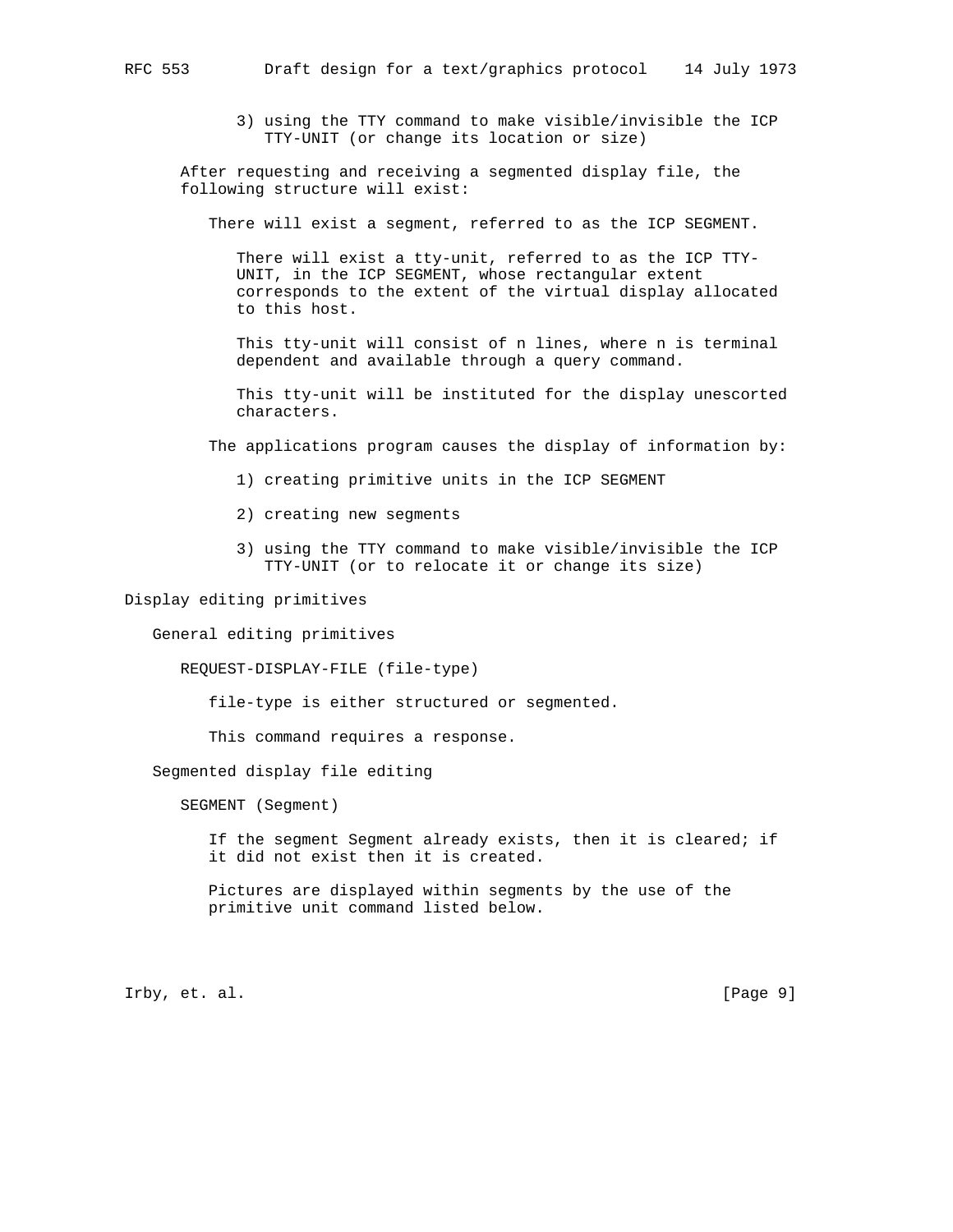DELETE-SEGMENT(Segment)

If the segment exists, then it is deleted.

Primitive Units

All unit operations cause immediate display on the screen.

STRING-UNIT(Segment,Mode,X-Origin,Y-Origin,Text)

Writes the specified string unit.

 Mode refers to relative intensity, blinking, reverse video, color, etc.

Errors: Segment does not exist.

LINE-UNIT(Segment,Type,Mode,X0,Y0,X1,Y1, ..., Xn,Yn)

Draws the specified line segments.

Type refers to solid, dashed, dotted, etc.

Errors: Segment does not exist; illegal mode.

DOT-UNIT(Segment,Mode,X0,Y0,X1,Y1, ..., Xn,Yn)

Draws the specified dots.

Errors: Segment does not exist; illegal mode.

SPECIAL-POINTS-UNIT(Segment, Mode, X1, Y1, ..., Xn, Yn)

Draws the special-points curve.

 The terminal should attempt to connect the specified points in the nicest way possible (e.g. Flegal's spline curve algorithm, straight line segments).

Errors: Segment does not exist; illegal mode.

TTY-UNIT(Segment,Mode,Rectangle,Lines)

 Creates a unit which will behave as a tty-simulation area with "lines" lines distributed within the specified rectangle.

 Unescorted characters will be echoed in this unit in addition to any other units they are being sent to.

Irby, et. al. [Page 10]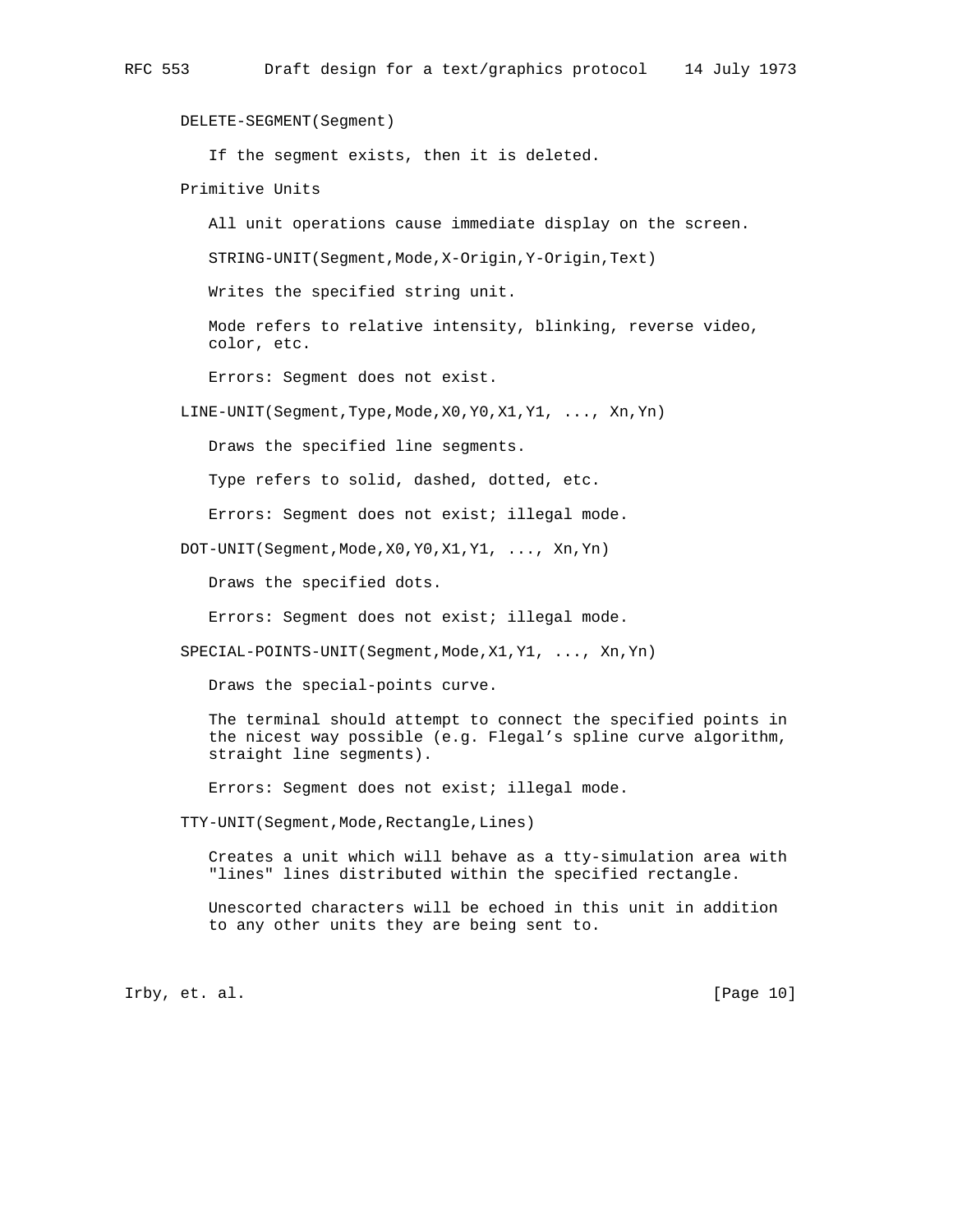Errors: Segment does not exist.

DEVICE-SPECIFIC-UNIT(Segment,device commands)

Creates a unit of device specific commands.

TTY(parameters)

parameters are:

 position rectangle, visible/invisible, number of lines, mode of characters

This refers to the ICP TTY simulation.

RESET()

 delete all segments, except ICP SEGMENT, and all units of ICP SEGMENT, except ICP TTY-UNIT

 resets all nodes to their initial state (i.e., the state that existed immediately after a REQUEST-DISPLAY-FILE command)

Structured display file editing

SUBPICTURE(Subpicture, rectangle)

 Creates a new subpicture with name "Subpicture". "rectangle" is the coordinates of a diagonal of the subpicture's virtual screen (i.e. its coordinate system.)

 If a subpicture named "Subpicture" already exists, it is cleared and the new coordinate rectangle takes precedence.

DELETE-SUBPICTURE(Subpicture)

 Deletes the subpicture named "Subpicture". Call units referring to Subpicture are also deleted.

CLEAR-SUBPICTURE(Subpicture)

 Deletes all units of the subpicture Subpicture, but does not delete the subpicture.

Irby, et. al. [Page 11]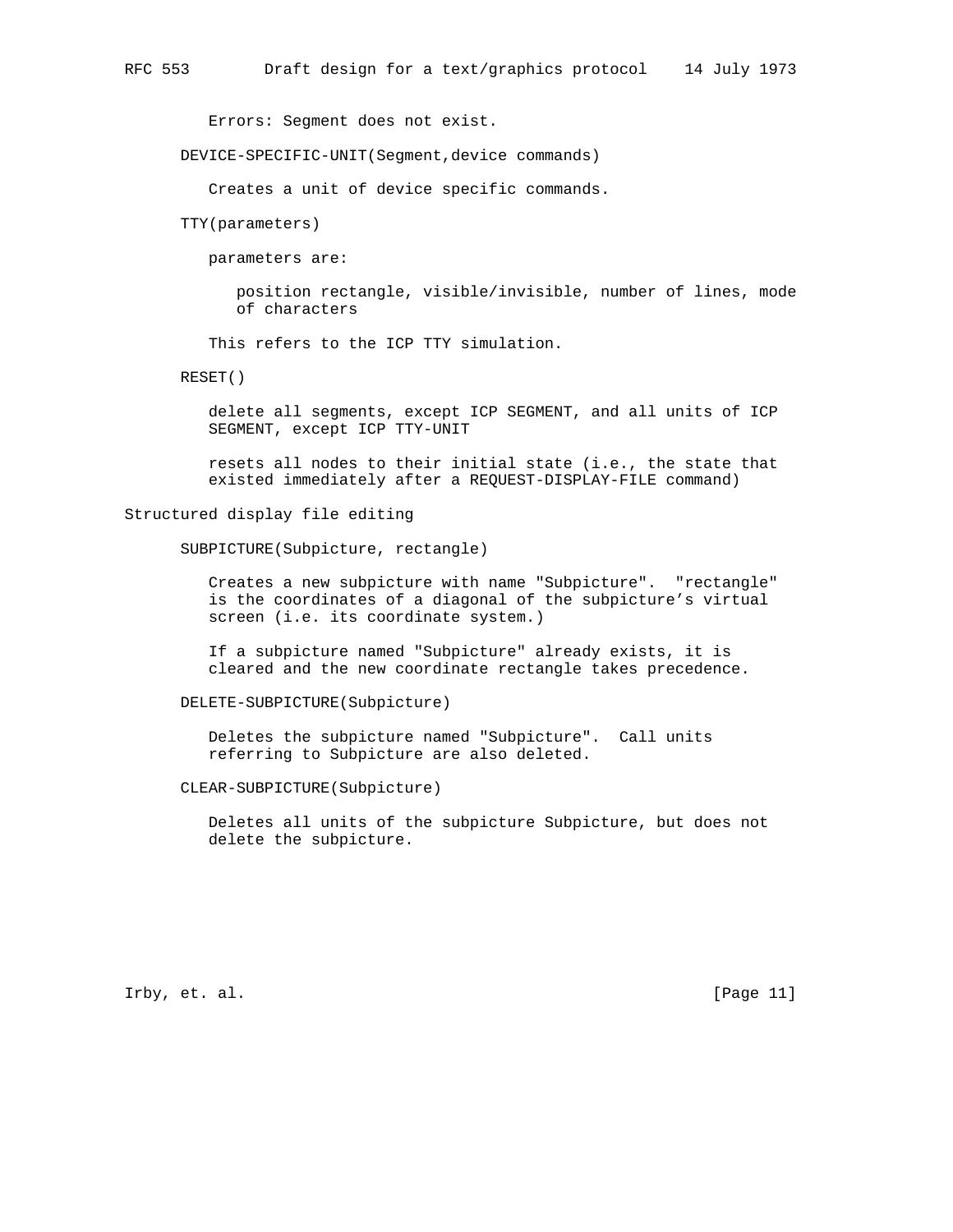Primitive Units

 All the operations for creating units are transparent to the prior existence of the designated unit, i.e. they function as "replace" as well as "create".

 STRING-UNIT(Subpicture,Unit,Target-Key,Mode,X-Origin,Y origin,Text)

Replaces the unit by a string unit.

 Mode specifies the mode of the characters (e.g. blinking, underlined, etc).

 Target-Key is used in conjunction with the TARGET-SENSITIVE command and target input. It may also be sent via the SET- TARGET-KEY COMMAND.

 Errors: Subpicture does not exist; X-Origin or Y-Origin is outside the subpicture's virtual coordinate system.

 We explicitly do not require an error if the string extends beyond the right-hand edge of the subpicture; however, the results are not defined.

 LINE-UNIT(Subpicture,Unit,Target-Key,Type,Mode,X0,Y0,X1,Y1, ..., Xn, Yn)

Replaces the unit by a line unit.

 Errors: Subpicture does not exist illegal mode; some X or Y is outside the subpicture.

DOT-UNIT(Subpicture,Unit,Target-Key,Type,Mode,X0,Y0,X1,Y1, ..., Xn,Yn)

Replaces the unit by a dot unit.

 Errors: Subpicture does not exist; illegal mode; some X or Y is outside the subpicture.

 SPECIAL-POINTS-UNIT(Subpicture,Unit,Target-Key,Type,Mode,X1,Y1, ..., Xn,Yn)

Replaces the unit by a special-points unit.

 Errors: Subpicture does not exist; illegal mode; some X or Y is outside the subpicture.

Irby, et. al. [Page 12]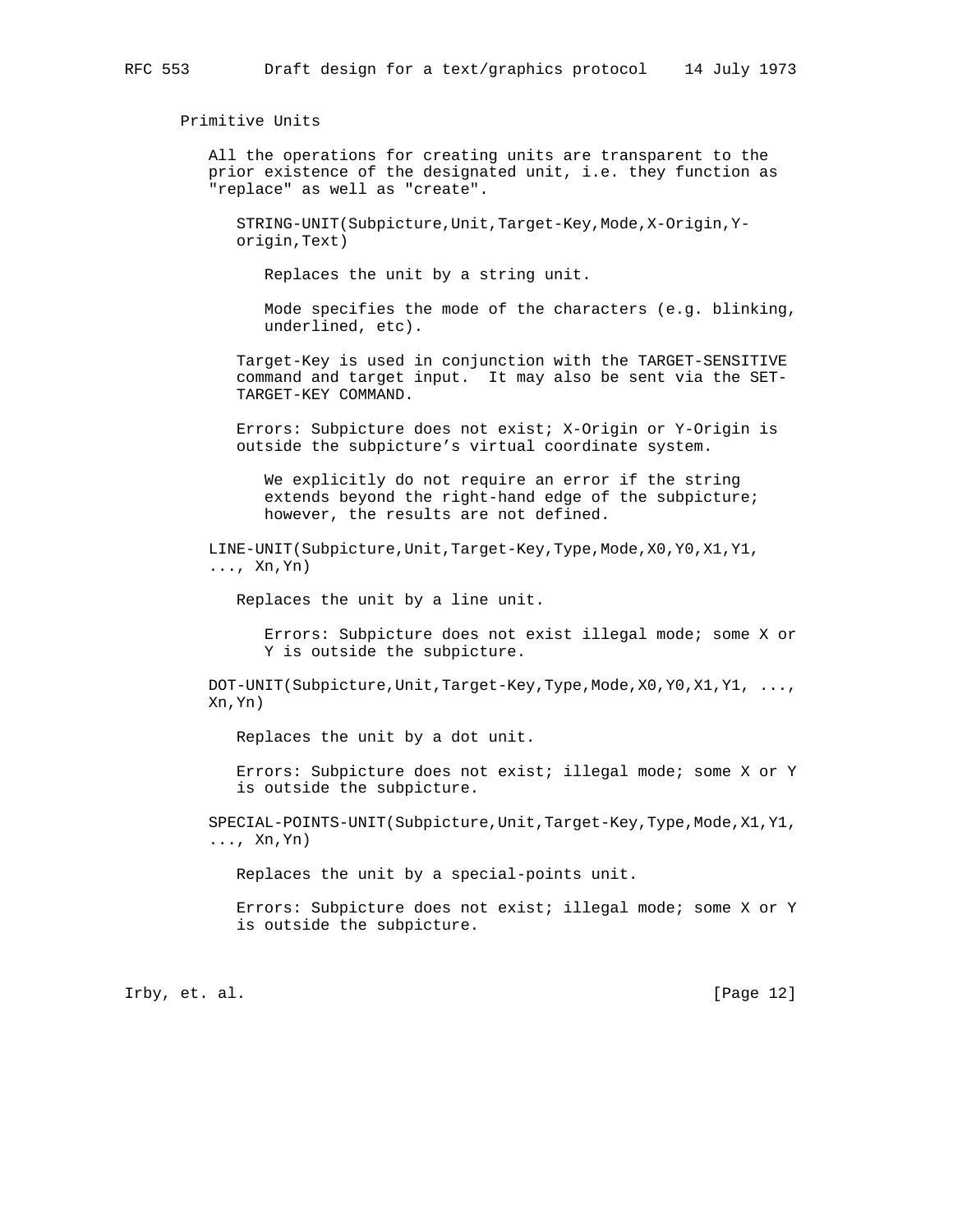CALL-UNIT(Subpicture,Unit,Target-Key,Called- Subpicture, Parameters)

Replaces the unit by a call unit.

Parameters:

Master-Instance rectangles

rotation

mode

 Errors: Subpicture does not exist; Called-Subpicture does not exist; parameter errors.

TTY-UNIT(Subpicture, unit, mode, rectangle, lines)

 Creates a unit which will behave as a tty-simulation area with "lines" lines distributed within the specified rectangle.

Errors: Subpicture does not exist.

 DEVICE-SPECIFIC-UNIT(Subpicture, Unit, Target-Key, device, commands)

 Creates a unit of device specific commands. The action of the commands should leave alone (or at least restore) any global modes, e.g., the standout mode (see below).

APPEND-STRING-TO-UNIT(Subpicture, Unit, Text)

 Appends the specified text to the specific commands. This only makes sense if the specified unit is a string or tty unit.

 Errors: Subpicture does not exist, unit does not exist, not a string or tty unit.

DELETE-UNIT(Subpicture, Unit)

Deletes a unit.

Irby, et. al. [Page 13]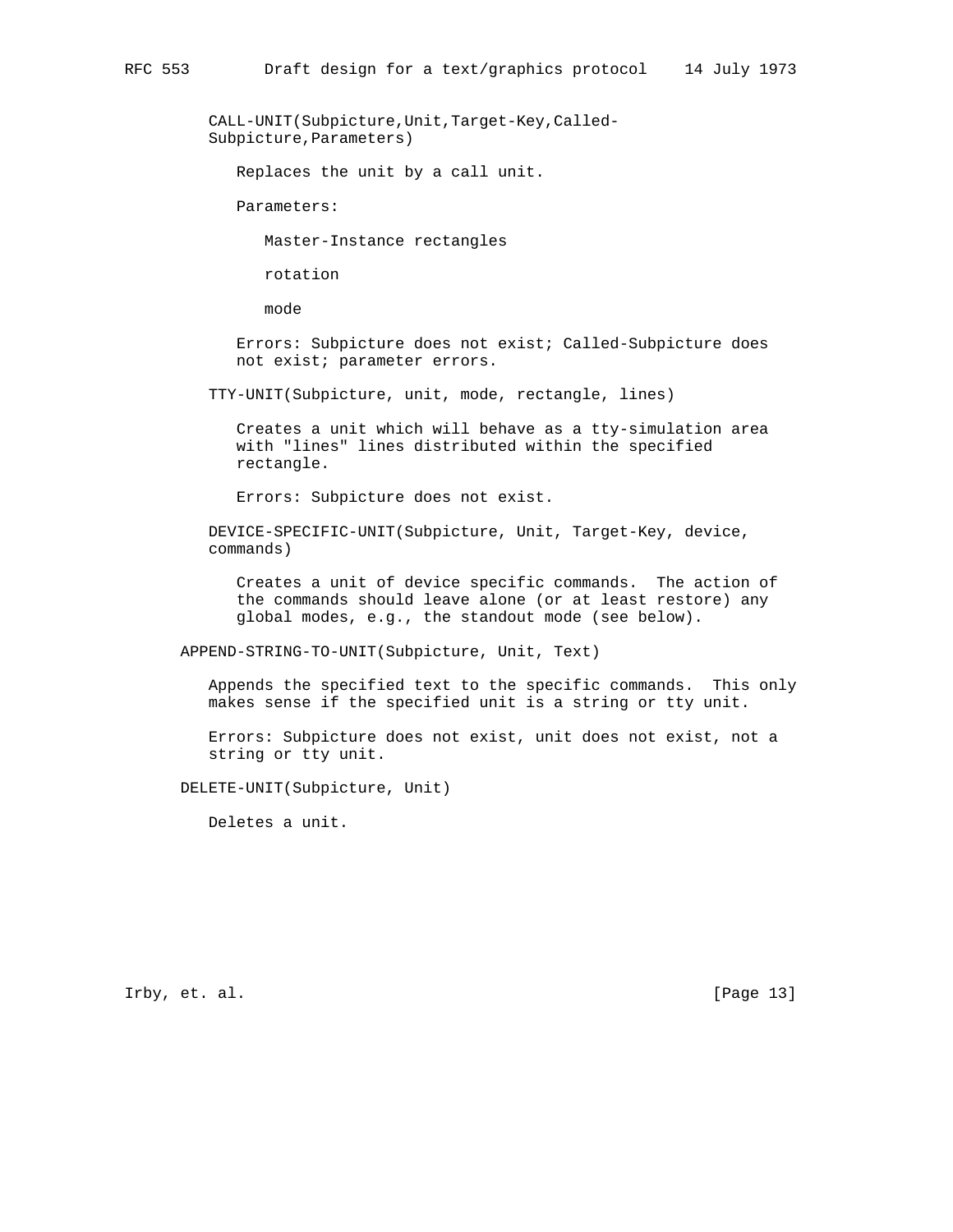VISIBLE-UNIT(Subpicture, Unit, Flag)

 Makes the Unit visible or invisible as specified by Flag. If a unit which is target sensitive is made invisible, it is no longer target sensitive. However, in the absence of a subsequent modifying target sensitive command, the unit becomes target sensitive again if it should be made visible.

Errors: Subpicture does not exist, unit does not exist.

SET-TARGET-KEY(Subpicture, Unit, Target-Key)

 Sets the target key for the specified unit to the specified value.

SET-STANDOUT-MODE(mode)

 Sets the mode that will be used to make text and/or units stand out to blinking, underlining, etc.

 If the terminal does not support the specified mode, the terminal should make a best effort or use another method to make things stand out.

STANDOUT-UNIT(Subpicture, unit, yesno)

 makes the specified unit stand out (according to the mode set by SET-STANDOUT-MODE) or not, according to "yesno". If the unit which is to stand out is a call-unit, the instance of the subpicture which is the result of the call (all the way to the terminal nodes) is made to stand out.

 STANDOUT-TEXT(Subpicture, unit, begin-char-count, end-char-count, yesno)

Unit must refer to a string unit.

 Makes the specified text stand out (according to the mode set by SET-STANDOUT-MODE) or not, according to "yesno".

UPDATE-STRUCTURED-DISPLAY()

 This causes any changes that have been made to the display file, since the last update or since ICP, to be reflected on the screen.

Irby, et. al. [Page 14]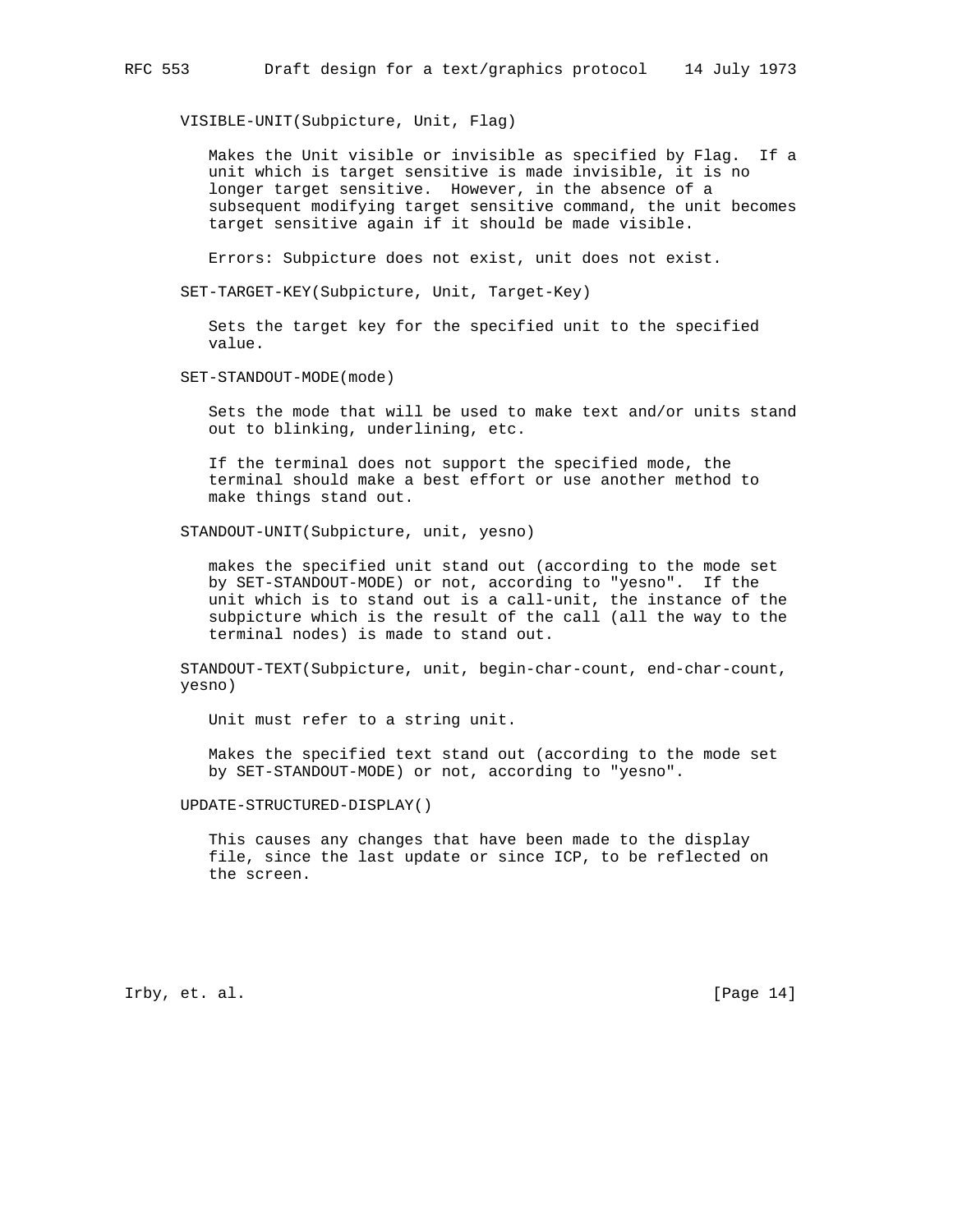TTY(parameters)

parameters are:

 position rectangle, visible/invisible, number of lines, mode of characters

This refers to the ICP TTY simulation

USE-TTY-UNITS(Subpicture1, unit1, ..., Subpicturen, unitn)

 Unescorted characters are to be appended only to the specified tty units.

Errors: Subpicture, unit does not exist.

RESET(How)

Case How Of

= Permanent

Immediately resets the terminal to its initial ICP state

= Temporary

 Immediately resets the terminal to its initial ICP state without destroying the previous state.

= Restore state saved from last RESET(Temporary).

# Direct Feedback

 It seems extremely desirable, given network speeds, to allow the using host to perform direct feedback to the user without intervention from the application program in the serving host. This is already done in telnet with local echoing. We propose extending this capability to graphics by allowing "dragging" (attaching a subpicture's origin to the position of the cursor), "tracking" (following the movement of the mouse, stylus, or light pen with a distinctive mark on the screen), "inking" (plotting the trail of the cursor on the screen) and "rubber banding" (a straight line attached to a fixed point on one end the cursor location on the other).

 These should be seen as allowable extensions of the protocol rather than as requirements. There should, however, be commands available in the protocol for determining their existence and controlling them.

Irby, et. al. [Page 15]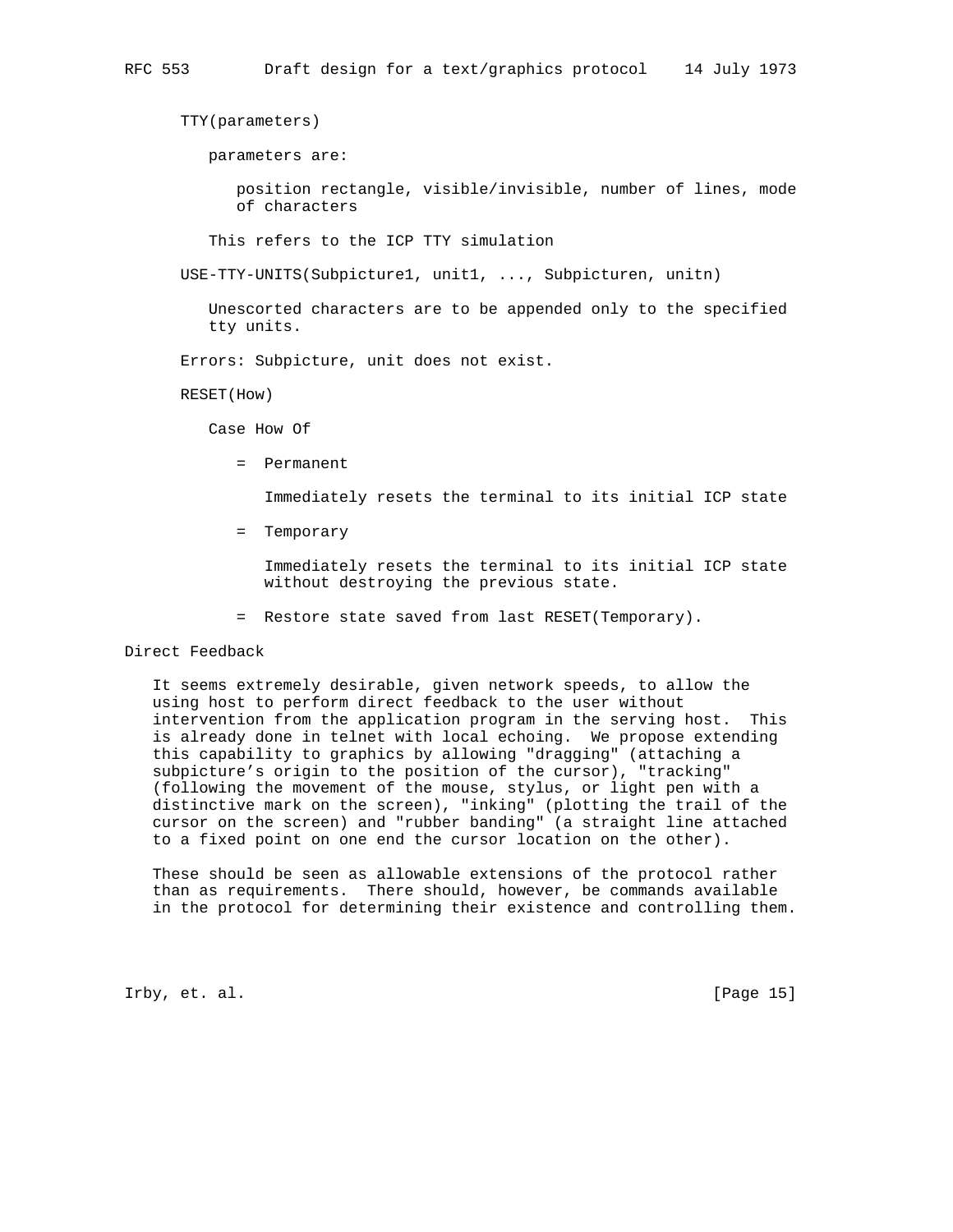Data input primitives

Input Control

TARGET-SENSATIVE(key1, ..., keyn)

 Arms the units which have the specified keys for target selection.

SET-INPUT-MODE(Device, parameters)

 Selects the mode in which a logical device shall produce input and under what conditions.

 the logical devices are specified below as well as their possible input formats and conditions.

Errors: no such device.

### Keyboard input

 The keyboard has only one input mode, in which it sends a character whenever a key is struck.

# Binary devices

 Unless otherwise specified, binary devices act as an extension of the keyboard and produce 8-bit characters which are not distinguishable from keyboard characters by the serving host.

 The algorithm for translating binary devices into characters is not specified, but something like the NLS accumulation algorithm for mouse-keyset chords is intended.

 Binary devices may also input binary data (according to their up/down states), which is transmitted on state changes. Examples of this type of device are function keys and overlay cards, mouse and keyset (used independently or together), pen-up/pen/down, light pen buttons, etc.

# Coordinate input

 Coordinates may be sent according to any subset of the following criteria: with every character in some designated set (e.g. control characters, or all characters); with every binary device state change input; after some time interval has elapsed; after a position change  $P > (y1-y0)$  ^2+(x1-x0)^2, etc.

Irby, et. al. [Page 16]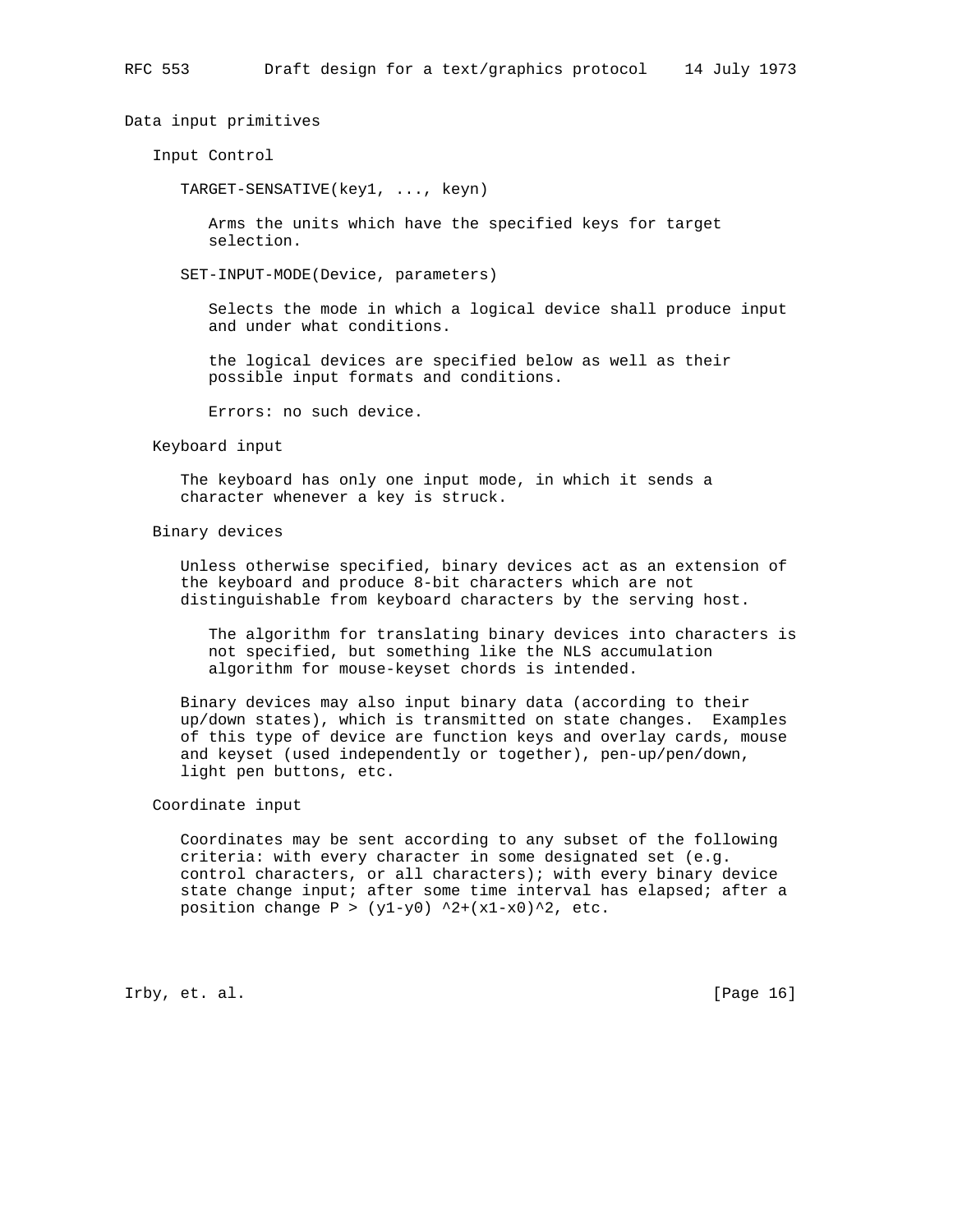Coordinates may be sent in either or both of "X-Y" or "target" format.

 X-Y format is just the location of the cursor relative to the screen region assigned to the host.

 Target format is the "call stack" (logical path from the root unit - the ICP SUBPICTURE - to the closest unit) plus the target-key of that unit plus the count of the closest character within the string or the closest line segment or dot or special point if appropriate.

Target input is unavailable for segmented display files.

 In the event of overlapping target sensitive units, it is not specified which of the units selected will be returned as the hit unit.

#### Time input

 Since hosts may wish to consider two events happening sufficiently close together to be simultaneous, or to keep detailed interaction statistics, it must be possible to request time information to be sent with some reasonable subnet of other types of input.

#### Interrogations

 It must be possible for the serving host to discover its environment (e.g. screen size, available devices) and to read back state information (display file).

 This is very desirable both for debugging and for redirecting a displayed image to another device (e.g. a plotter).

# Environment

 Terminal parameters: screen size and resolution, available input devices, terminal type (for device specific control), number of lines in the ICP TTY-UNIT.

 Character parameters: available character sizes, special (non- ASCII) characters, font characteristics, sub- and super-scripting facilities.

### State

Display file or display file components.

Irby, et. al. [Page 17]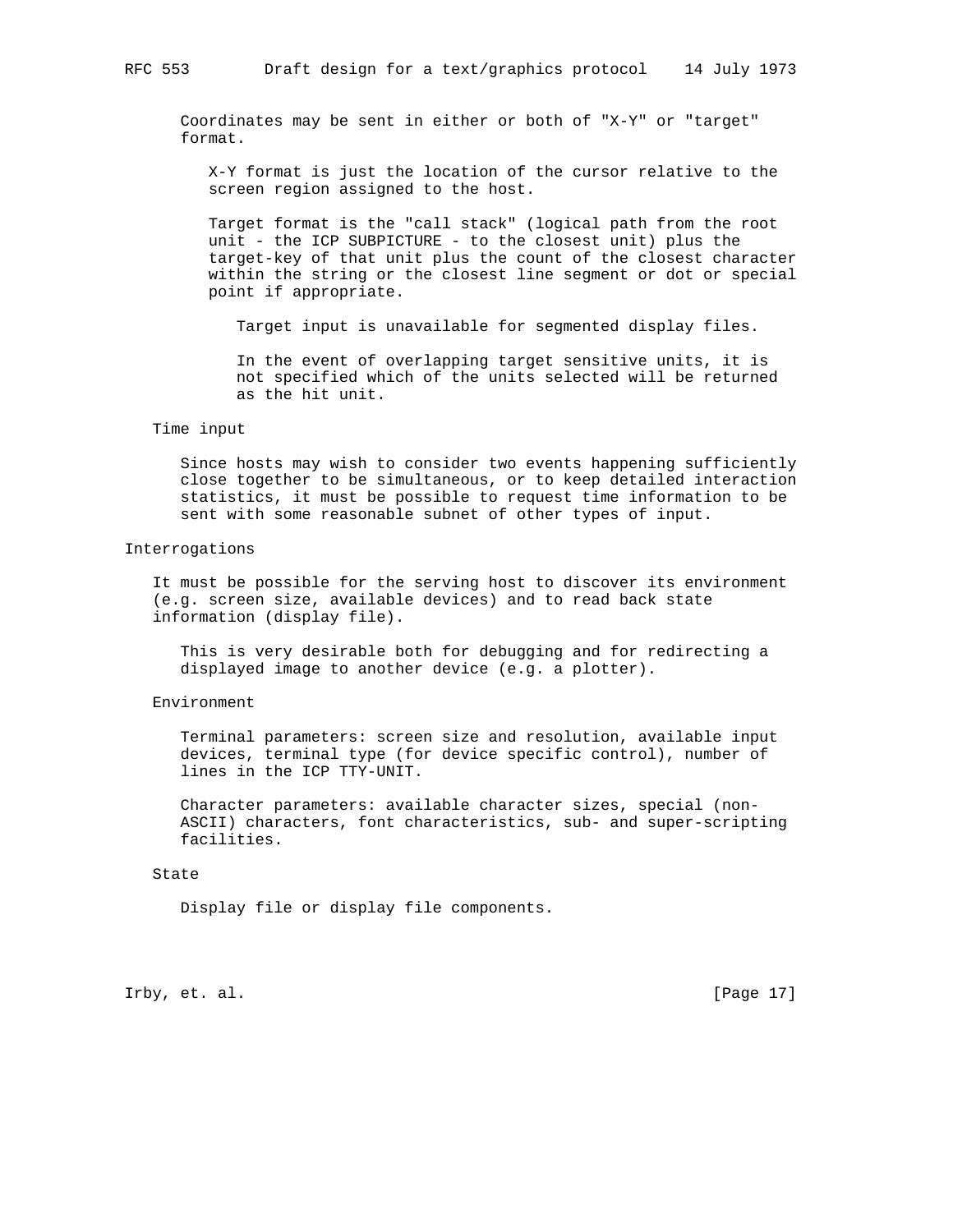Cursor Position

 It should be possible for the application program to read the cursor position at any time.

Display File Support

 It should be possible to find out if this user process supports only segmented or structured display files, or both.

Command support

 It should be possible to get a matrix from the user process which indicates which commands are implemented. This is a necessity to find out which, if any, of the direct feedback features are supported, and might be nice to allow for, e.g., the possibility of a text only or graphics only subset of the protocol to be implemented.

Encoding Principles

Commands will have the format : BGC OPCODE DATA EGC where:

 BGC (Begin Graphics Command) places the telnet connection into a "read graphics command" mode,

OPCODE DATA is the specific graphics command and data, and

 EGC (End Graphics Command) restores the telnet connection to its normal state.

 Note: This may all have to be bracketed by telnet Begin-8-bit transparent-mode and End-8-bit-transparent-mode commands.

 Numbers in general will have have 7-bits of significance in each byte -- if the high order of a byte is on, then the significant bits from the next byte should be concatenated onto the low-order end of the bits collected so far, etc..

 Subpicture names - shall be 14-bit numbers, assigned by the serving host.

Unit names - shall be 14-bit numbers, assigned by the serving host.

 Strings - shall be 8-bit characters, with an escape convention to represent changes of font and mode.

Irby, et. al. [Page 18]